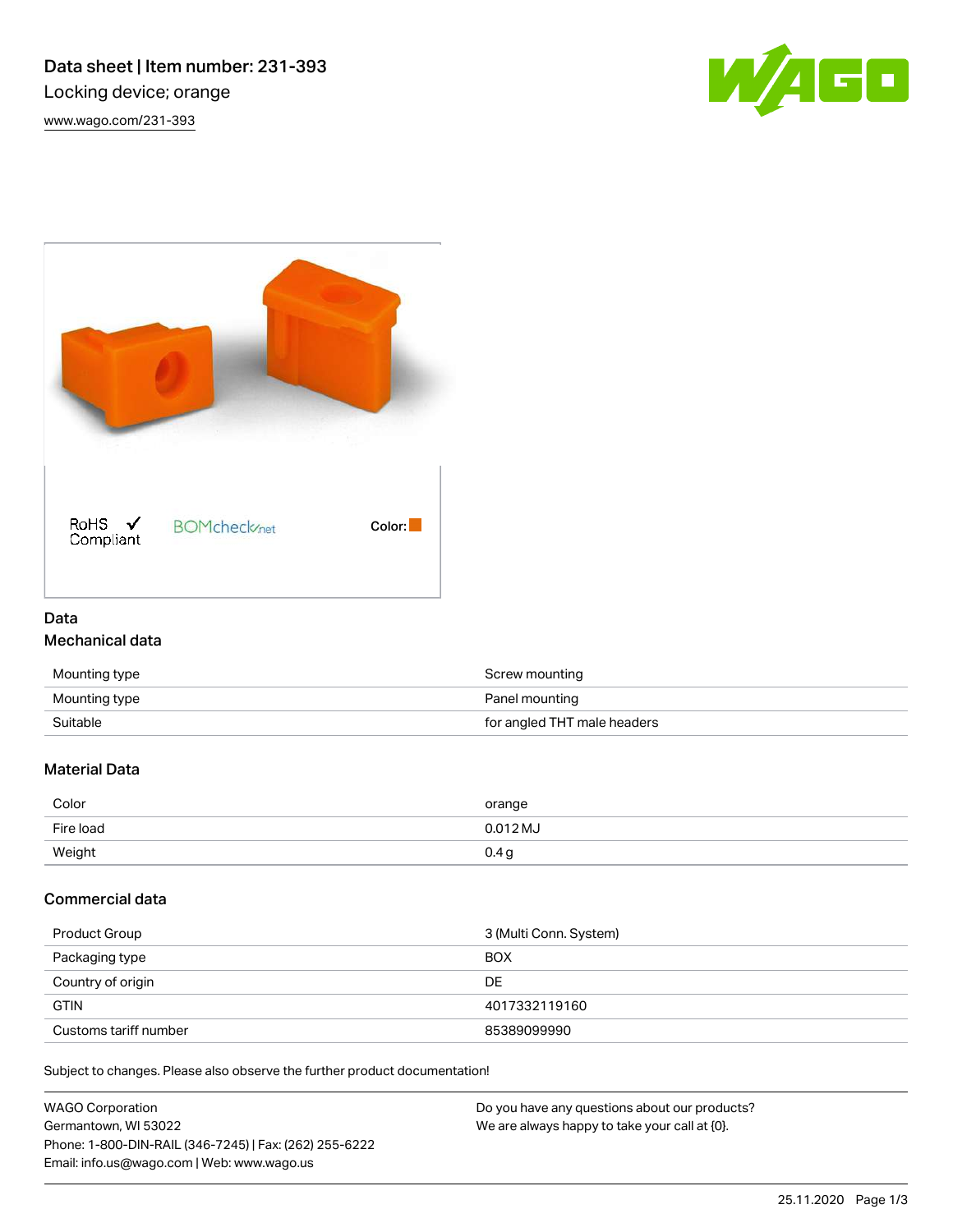

[www.wago.com/231-195](http://www.wago.com/231-195)

## Approvals / Certificates

#### Country specific Approvals

| Logo           | Approval                               | <b>Additional Approval Text</b> | Certificate<br>name |
|----------------|----------------------------------------|---------------------------------|---------------------|
| <b>SF</b><br>∼ | <b>CSA</b><br>DEKRA Certification B.V. | C <sub>22.2</sub>               | 1466354             |

Self-tapping screw; B 2.2x13, fixing hole 1.8 mm Ø [www.wago.com/231-194](http://www.wago.com/231-194)

#### Compatible products

Item no.: 231-194

| assembling |  |
|------------|--|
|            |  |



| ltem no.: 231-195                         |  |
|-------------------------------------------|--|
| Screw with nut; M2x12; for fixing element |  |

#### **Downloads Documentation**

| <b>Additional Information</b> |             |        |          |
|-------------------------------|-------------|--------|----------|
| Technical explanations        | Apr 3, 2019 | pdf    | Download |
|                               |             | 3.6 MB |          |

#### Installation Notes

Installation

Subject to changes. Please also observe the further product documentation!

WAGO Corporation Germantown, WI 53022 Phone: 1-800-DIN-RAIL (346-7245) | Fax: (262) 255-6222 Email: info.us@wago.com | Web: www.wago.us

Do you have any questions about our products? We are always happy to take your call at {0}.